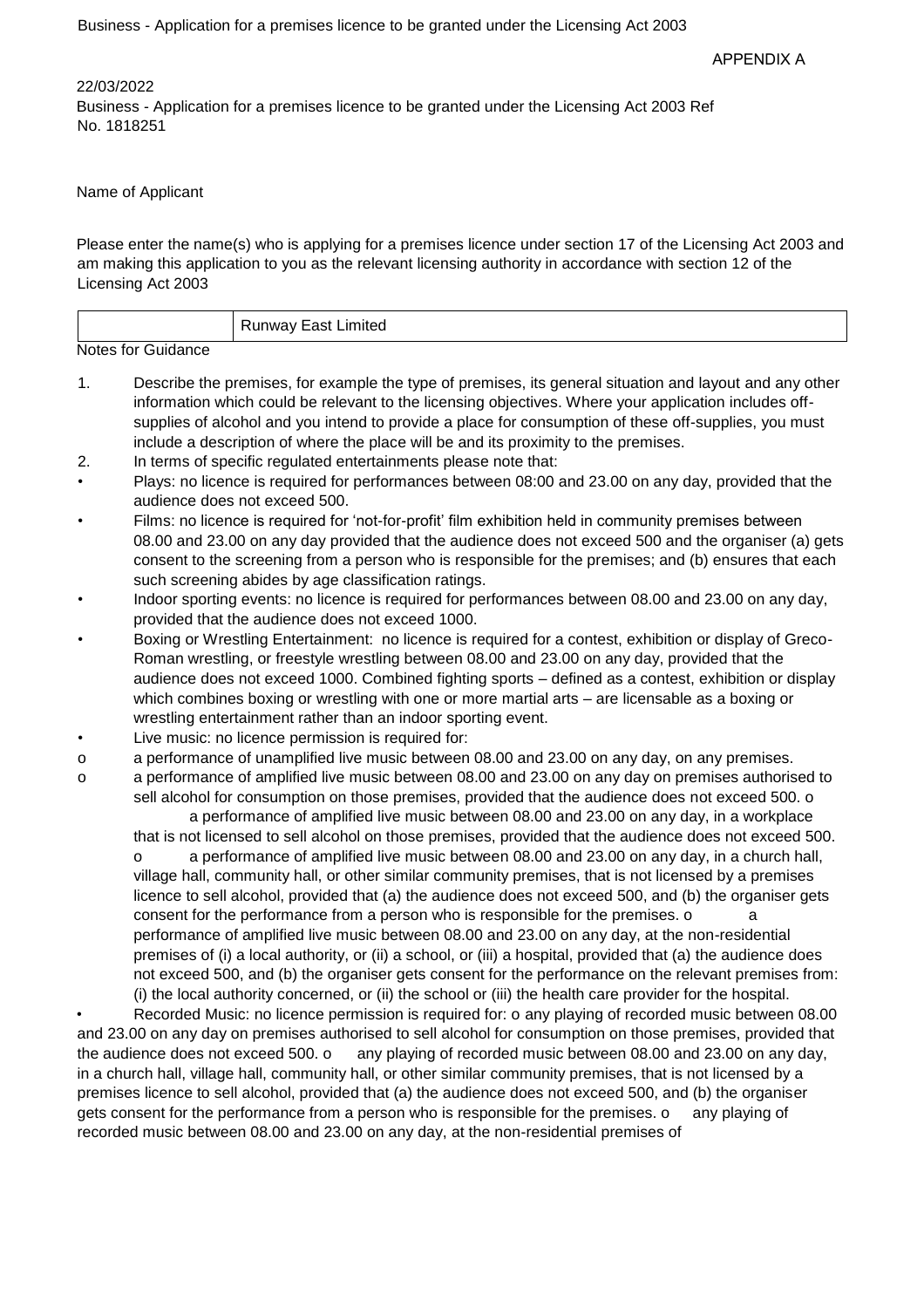(i) a local authority, or (ii) a school, or (iii) a hospital, provided that (a) the audience does not exceed 500, and (b) the organiser gets consent for the performance on the relevant premises from: (i) the local authority concerned, or (ii) the school proprietor or (iii) the health care provider for the hospital.

• Dance: no licence is required for performances between 08.00 and 23.00 on any day, provided that the audience does not exceed 500. However, a performance which amounts to adult entertainment remains licensable.

• Cross activity exemptions: no licence is required between 08.00 and 23.00 on any day, with no limit on audience size for:

o any entertainment taking place on the premises of the local authority where the entertainment is provided by or on behalf of the local authority;

o any entertainment taking place on the hospital premises of the health care provider where the entertainment is provided by or on behalf of the health care provider;

o any entertainment taking place on the premises of the school where the entertainment is provided by or on behalf of the school proprietor; and

o any entertainment (excluding films and a boxing or wrestling entertainment) taking place at a travelling circus, provided that (a) it takes place within a moveable structure that accommodates the audience, and (b) that the travelling circus has not been located on the same site for more than 28 consecutive days.

- 3. Where taking place in a building or other structure please tick as appropriate (indoors may include a tent).
- 4. For example the type of activity to be authorised, if not already stated, and give relevant further details, for example (but not exclusively) whether or not music will be amplified or unamplified.
- 5. For example (but not exclusively), where the activity will occur on additional days during the summer months.
- 6. For example (but not exclusively), where you wish the activity to go on longer on a particular day e.g. Christmas Eve.
- 7. Please give timings in 24 hour clock (e.g. 16.00) and only give details for the days of the week when you intend the premises to be used for the activity.
- 8. If you wish people to be able to consume alcohol on the premises, please tick 'on the premises'. If you wish people to be able to purchase alcohol to consume away from the premises, please tick 'off the premises'. If you wish people to be able to do both, please tick 'both'.
- 9. Please give information about anything intended to occur at the premises or ancillary to the use of the premises which may give rise to concern in respect of children, regardless of whether you intend children to have access to the premises, for example (but not exclusively) nudity or semi-nudity, films for restricted age groups or the presence of gaming machines.
- 10. Please list here steps you will take to promote all four licensing objectives together.
- 11. The application form must be signed.
- 12. An applicant's agent (for example solicitor) may sign the form on their behalf provided that they have actual authority to do so.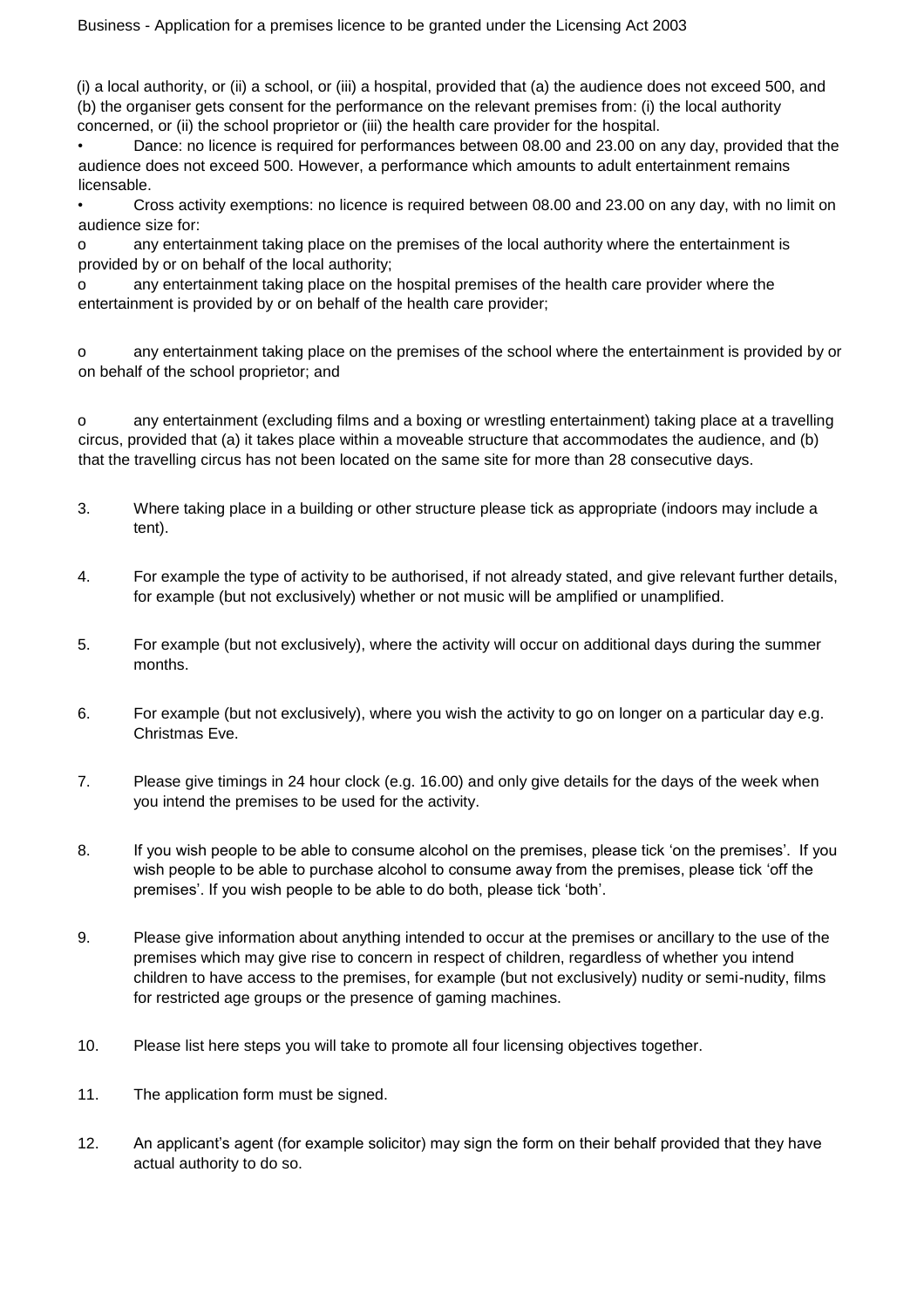- 13. Where there is more than one applicant, each of the applicants or their respective agent must sign the application form.
- 14. This is the address which we shall use to correspond with you about this application.
- 15. Entitlement to work/immigration status for individual applicants and applications

from partnerships which are not limited liability partnerships:

A licence may not be held by an individual or an individual in a partnership who is resident in the UK who:

- does not have the right to live and work in the UK; or
- is subject to a condition preventing him or her from doing work relating to the carrying on of a licensable activity.

Any premises licence issued in respect of an application made on or after 6 April 2017 will become invalid if the holder ceases to be entitled to work in the UK.

Applicants must demonstrate that they have an entitlement to work in the UK and are not subject to a condition preventing them from doing work relating to the carrying on of a licensable activity. They do this in one of two ways: 1) by providing with this application copies or scanned copies of the documents listed below (which do not need to be certified), or 2) by providing their 'share code' to enable the licensing authority to carry out a check using the Home Office online right to work checking service (see below). Documents which demonstrate entitlement to work in the UK

- An expired or current passport showing the holder, or a person named in the passport as the child of the holder, is a British citizen or a citizen of the UK and Colonies having the right of abode in the UK [please see note below about which sections of the passport to copy].
- An expired or current passport or national identity card showing the holder, or a person named in the passport as the child of the holder, is a national of a European Economic Area country or Switzerland.
- A Registration Certificate or document certifying permanent residence issued by the Home Office to a national of a European Economic Area country or Switzerland.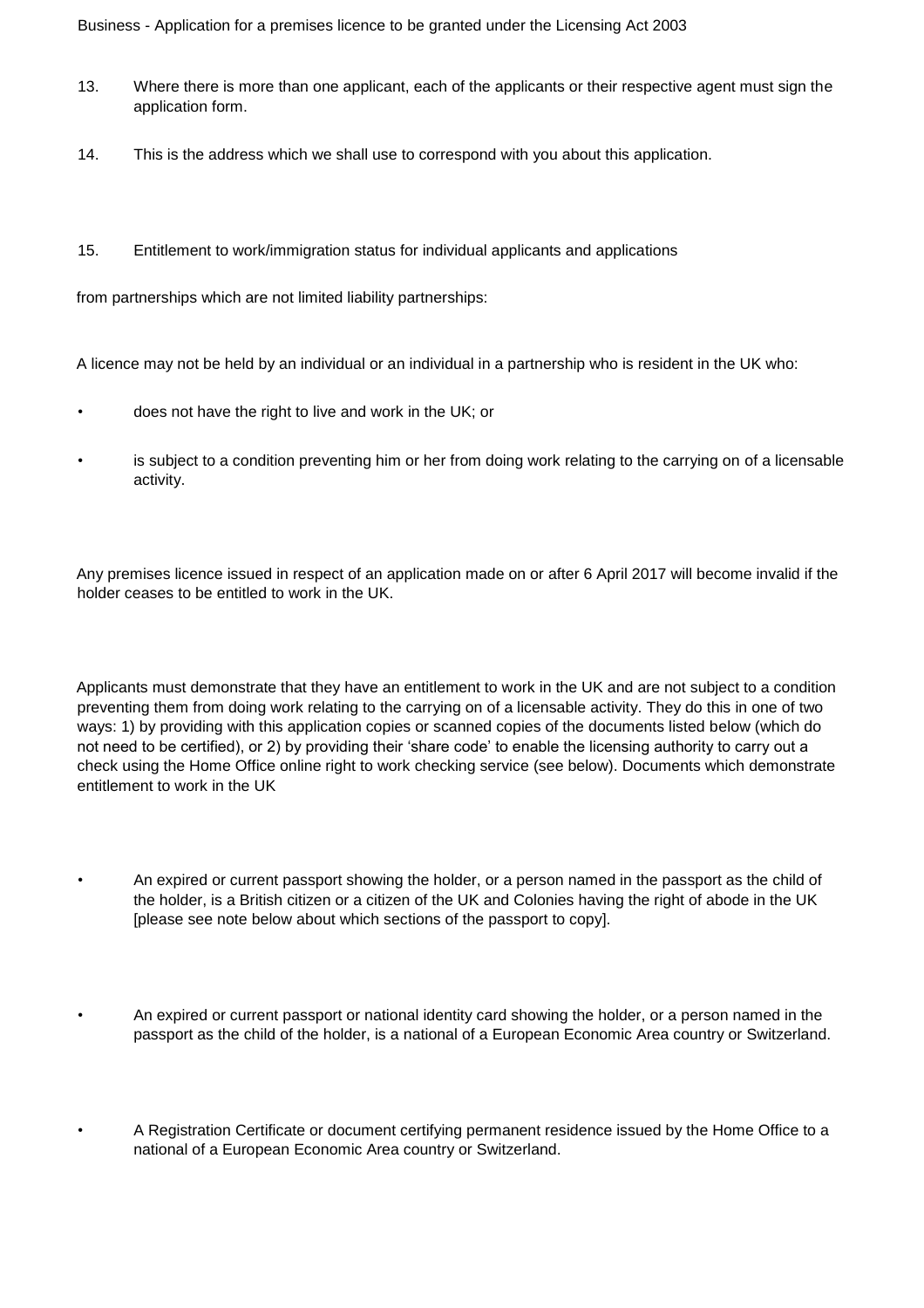- A Permanent Residence Card issued by the Home Office to the family member of a national of a European Economic Area country or Switzerland.
- A current Biometric Immigration Document (Biometric Residence Permit) issued by the Home Office to the holder indicating that the person named is allowed to stay indefinitely in the UK, or has no time limit on their stay in the UK.
- A current passport endorsed to show that the holder is exempt from immigration control, is allowed to stay indefinitely in the UK, has the right of abode in the UK, or has no time limit on their stay in the UK.
- A current Immigration Status Document issued by the Home Office to the holder with an endorsement indicating that the named person is allowed to stay indefinitely in the UK or has no time limit on their stay in the UK, when produced in combination with an official document giving the person's permanent National Insurance number and their name issued by a Government agency or a previous employer.
- A birth or adoption certificate issued in the UK, when produced in combination with an official document giving the person's permanent National Insurance number and their name issued by a Government agency or a previous employer.
- A birth or adoption certificate issued in the Channel Islands, the Isle of Man or Ireland when produced in combination with an official document giving the person's permanent National Insurance number and their name issued by a Government agency or a previous employer.
- A certificate of registration or naturalisation as a British citizen, when produced in combination with an official document giving the person's permanent National Insurance number and their name issued by a Government agency or a previous employer.
- A current passport endorsed to show that the holder is allowed to stay in the UK and is currently allowed to work and is not subject to a condition preventing the holder from doing work relating to the carrying on of a licensable activity.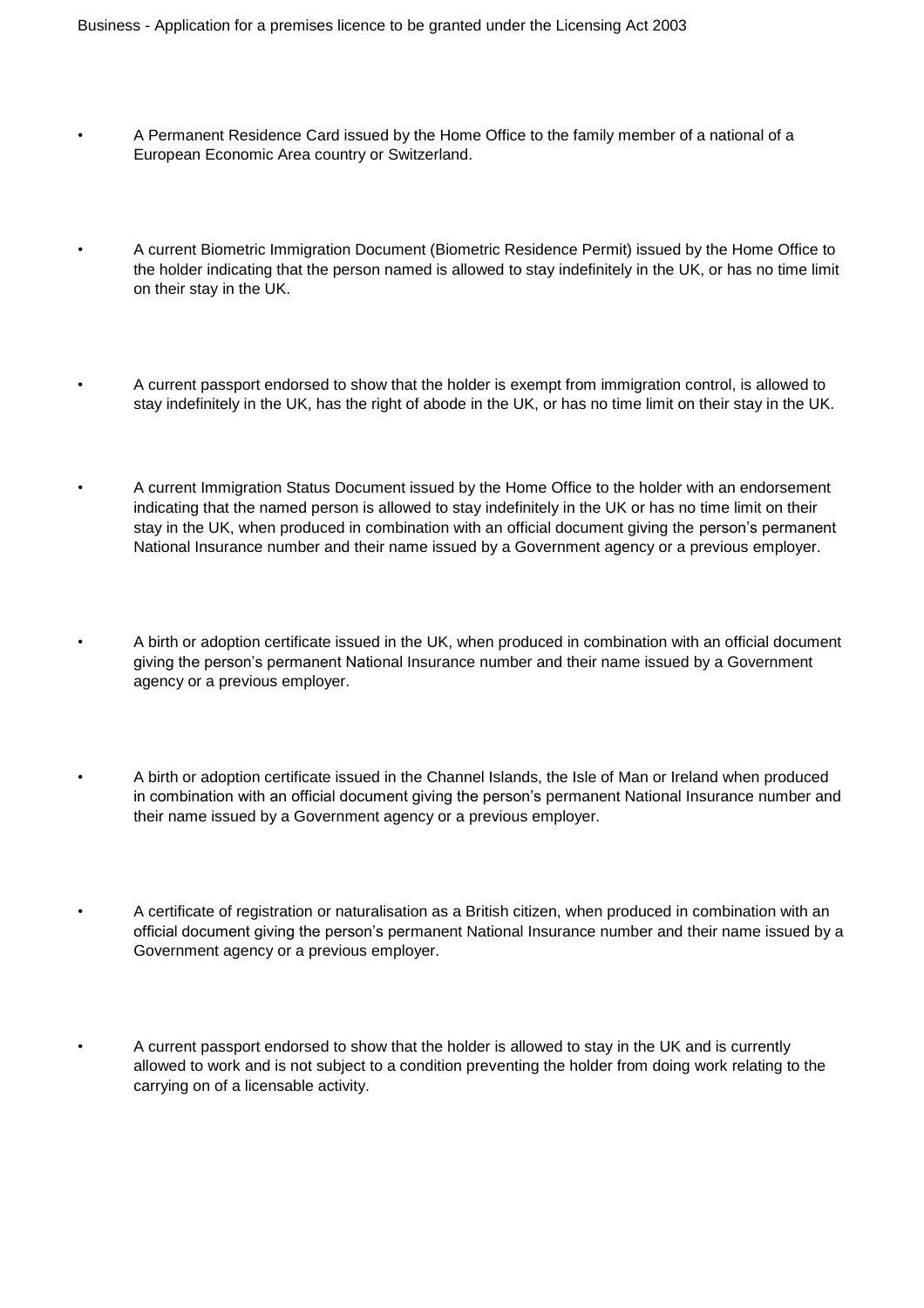- A current Biometric Immigration Document (Biometric Residence Permit) issued by the Home Office to the holder which indicates that the named person can currently stay in the UK and is allowed to work relation to the carrying on of a licensable activity.
- A current Residence Card issued by the Home Office to a person who is not a national of a European Economic Area state or Switzerland but who is a family member of such a national or who has derivative rights or residence.
- A current Immigration Status Document containing a photograph issued by the Home Office to the holder with an endorsement indicating that the named person may stay in the UK, and is allowed to work and is not subject to a condition preventing the holder from doing work relating to the carrying on of a licensable activity when produced in combination with an official document giving the person's permanent National Insurance number and their name issued by a Government agency or a previous employer.
- A Certificate of Application, less than 6 months old, issued by the Home Office under regulation 18(3) or

20(2) of the Immigration (European Economic Area) Regulations 2016, to a person who is not a national of a European Economic Area state or Switzerland but who is a family member of such a national or who has derivative rights of residence.

- Reasonable evidence that the person has an outstanding application to vary their permission to be in the UK with the Home Office such as the Home Office acknowledgement letter or proof of postage evidence, or reasonable evidence that the person has an appeal or administrative review pending on an immigration decision, such as an appeal or administrative review reference number.
- Reasonable evidence that a person who is not a national of a European Economic Area state or Switzerland but who is a family member of such a national or who has derivative rights of residence in exercising treaty rights in the UK including:
- o evidence of the applicant's own identity such as a passport,
- o evidence of their relationship with the European Economic Area family member e.g. a marriage certificate, civil partnership certificate or birth certificate, and
- o evidence that the European Economic Area national has a right of permanent residence in the UK or is one of the following if they have been in the UK for more than 3 months:
- (i) working e.g. employment contract, wage slips, letter from the employer,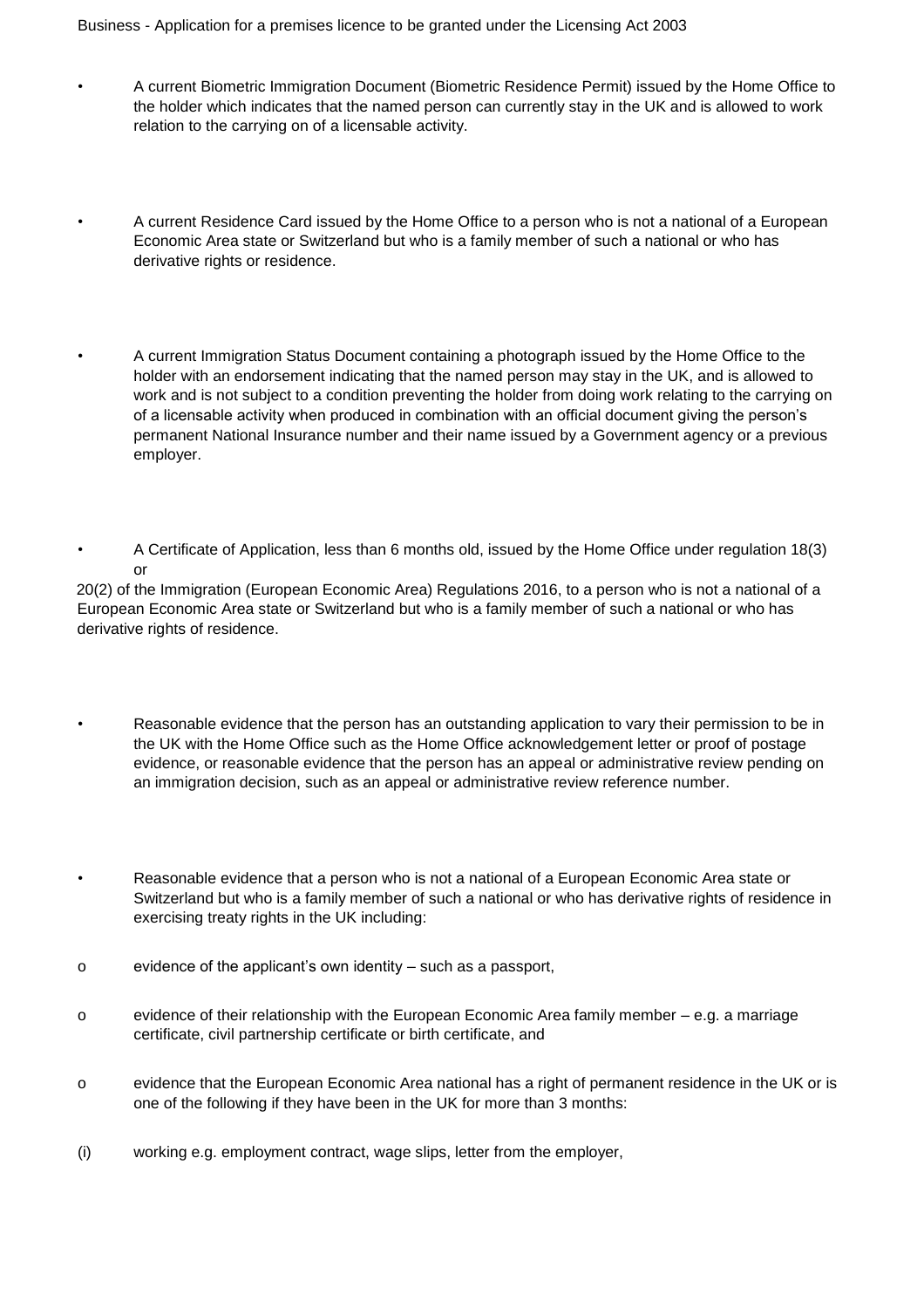Business - Application for a premises licence to be granted under the Licensing Act 2003

- (ii) self-employed e.g. contracts, invoices, or audited accounts with a bank,
- (iii) studying e.g. letter from the school, college or university and evidence of sufficient funds; or (iv) self-

sufficient e.g. bank statements.

Family members of European Economic Area nationals who are studying or financially independent must also provide evidence that the European Economic Area national and any family members hold comprehensive sickness insurance in the UK. This can include a private medical insurance policy, an EHIC card or an S1, S2 or S3 form.

Original documents must not be sent to licensing authorities. If the document copied is a passport, a copy of the following pages should be provided:

- (i) any page containing the holder's personal details including nationality;
- (ii) any page containing the holder's photograph;
- (iii) any page containing the holder's signature;
- (iv) any page containing the date of expiry; and
- (v) any page containing information indicating the holder has permission to enter or remain in

the UK and is permitted to work.

If the document is not a passport, a copy of the whole document should be provided.

Your right to work will be checked as part of your licensing application and this could involve us checking your immigration status with the Home Office. We may otherwise share information with the Home Office. Your licence application will not be determined until you have complied with this guidance.

Home Office online right to work checking service

As an alternative to providing a copy of the documents listed above, applicants may demonstrate their right to work by allowing the licensing authority to carry out a check with the Home Office online right to work checking service.

To demonstrate their right to work via the Home Office online right to work checking service, applicants should include in this application their 9-digit share code (provided to them upon accessing the service at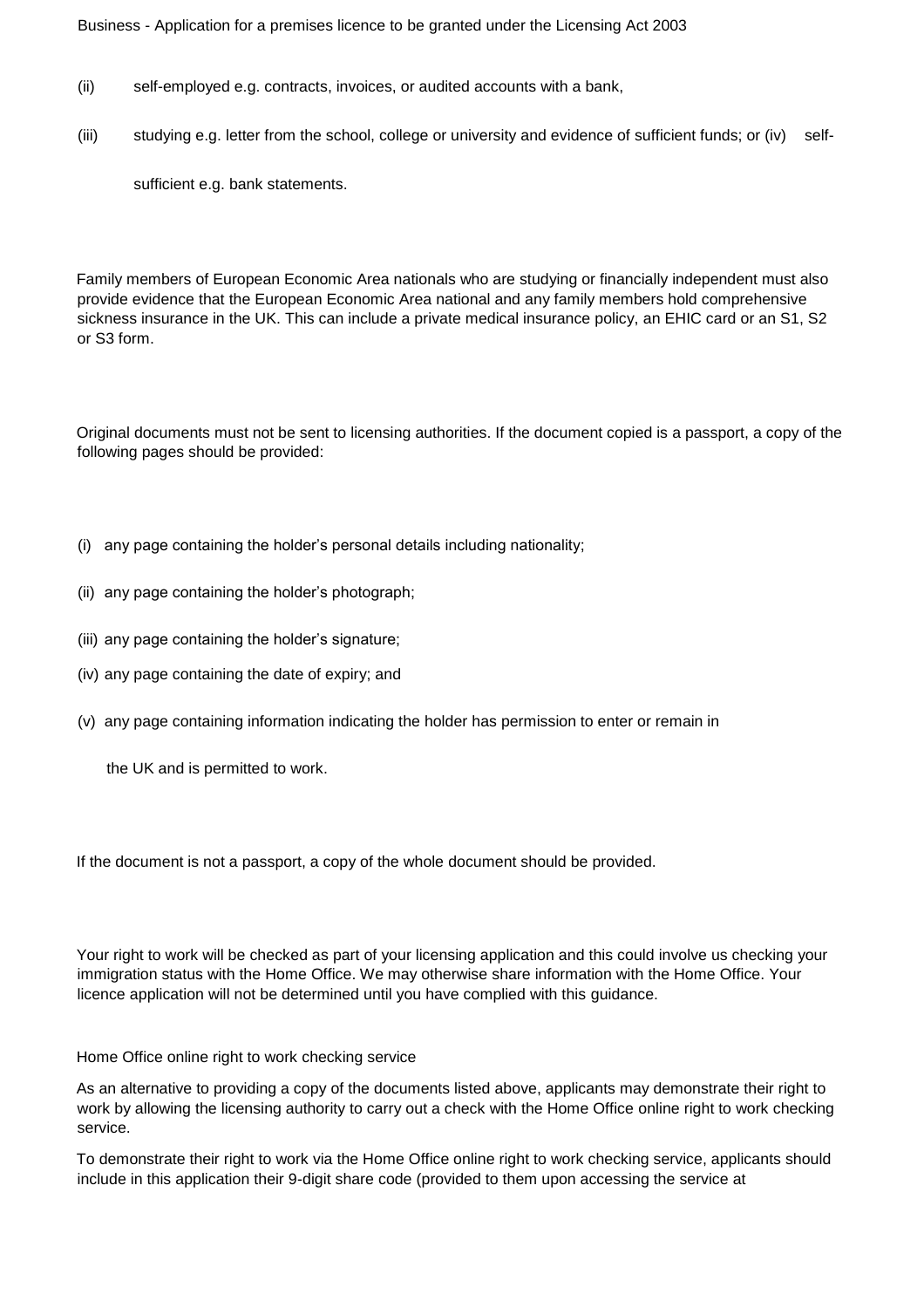https://www.gov.uk/prove-right-to-work) which, along with the applicant's date of birth (provided within this application), will allow the licensing authority to carry out the check.

In order to establish the applicant's right to work, the check will need to indicate that the applicant is allowed to work in the United Kingdom and is not subject to a condition preventing them from doing work relating to the carrying on of a licensable activity.

An online check will not be possible in all circumstances because not all applicants will have an immigration status that can be checked online. The Home Office online right to work checking service sets out what information and/or documentation applicants will need in order to access the service. Applicants who are unable to obtain a share code from the service should submit copy documents as set out above.

Premises Details

Application for a premises licence to be granted under the Licensing Act 2003

Non-domestic rateable value of premises in order to see your rateable value click here (opens in new window)

| 650400                                                                                                                                 |
|----------------------------------------------------------------------------------------------------------------------------------------|
| Band D and E only applies to premises which uses exclusively or primarily for the<br>supply of alcohol for consumption on the premises |
| No.                                                                                                                                    |

Premises trading name

| Runway East Limited                                                                  |
|--------------------------------------------------------------------------------------|
| Postal address of premises or, if none, ordnance survey map reference or description |

| Do you have a<br>Southwark<br>postcode?                                                                     | Yes                        |
|-------------------------------------------------------------------------------------------------------------|----------------------------|
| Address Line 1                                                                                              | <b>GROUND FLOOR</b>        |
| Address Line 2                                                                                              | <b>18-20 CRUCIFIX LANE</b> |
| Town                                                                                                        | <b>LONDON</b>              |
| Post code                                                                                                   | SE1 3JW                    |
| Ordnance survey<br>map reference                                                                            |                            |
| Description of the<br>location                                                                              |                            |
| Telephone number<br>$\mathbf{A}$ and $\mathbf{B}$ are as a set $\mathbf{B}$ and $\mathbf{B}$ are as the set | 02031379953                |

Applicant Details

Please select whether you are applying for a premises licence as

|                                                                                             | a person other than an individual (limited company, partnership etc) |
|---------------------------------------------------------------------------------------------|----------------------------------------------------------------------|
| If you are applying as an individual or non-individual please select one of the following:- |                                                                      |

| I am carrying on or proposing to carry on a business which involves the use of the<br>str>premises for licensable activities |  |
|------------------------------------------------------------------------------------------------------------------------------|--|
|------------------------------------------------------------------------------------------------------------------------------|--|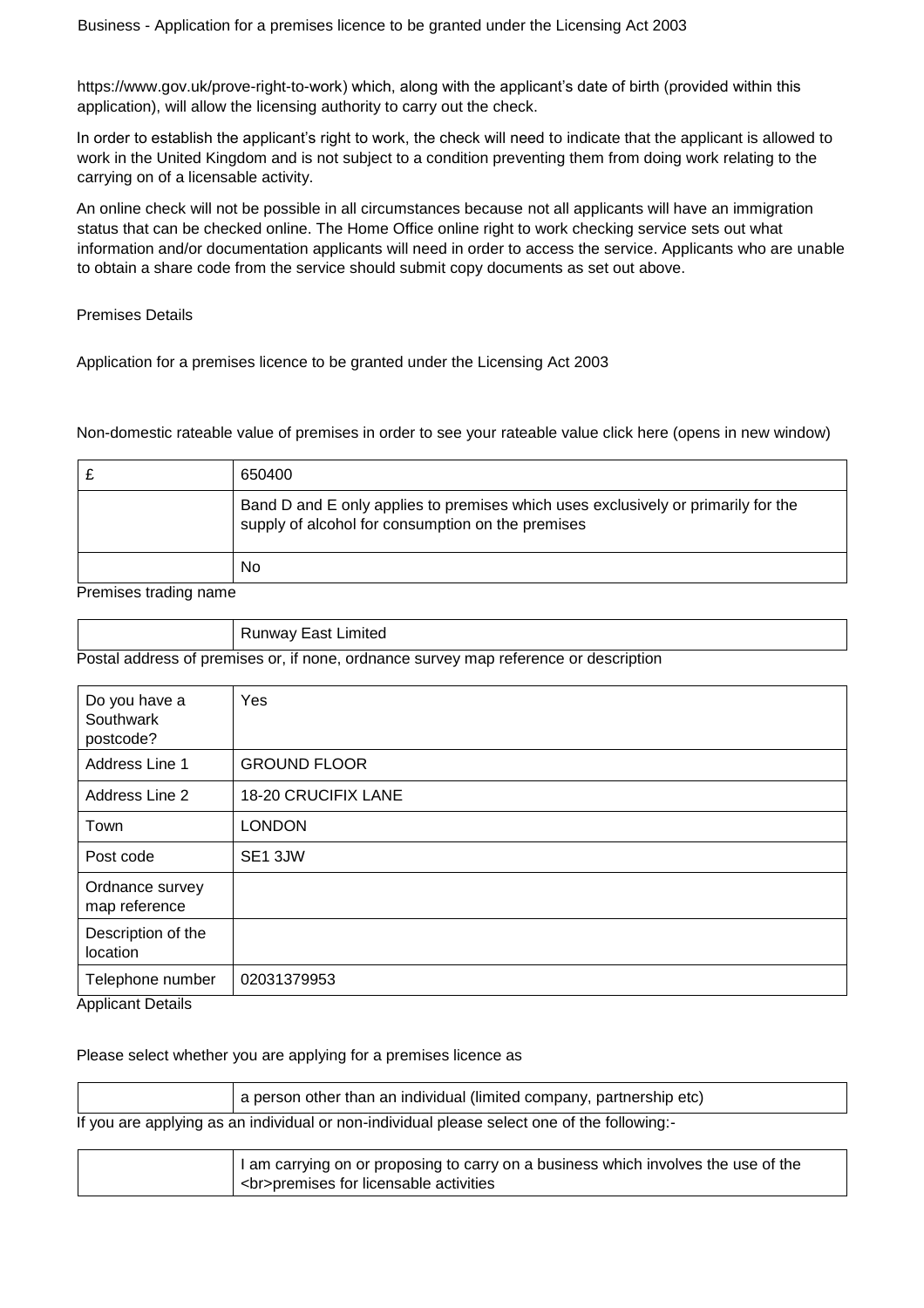## Other Applicants

Please provide name and registered address of applicant in full. Where appropriate please give any registered number. In the case of a partnership or other joint venture (other than a body corporate), please give the name and address of each party concerned.

#### Name - First Entry

|                                                                                                                | <b>Runway East Limited</b> |
|----------------------------------------------------------------------------------------------------------------|----------------------------|
| <b>Address - First Entry</b>                                                                                   |                            |
| Street number or<br>building name                                                                              | Runway East New City Court |
| <b>Street Description</b>                                                                                      | 20 St. Thomas Street       |
| Town                                                                                                           | London                     |
| County                                                                                                         | Southwark                  |
| Post code                                                                                                      | SE <sub>1</sub> 9RS        |
| Registered number<br>where applicable)                                                                         | 11267930                   |
| Description of<br>applicant (for<br>example,<br>partnership,<br>company,<br>unincorporated<br>association etc) | Limited company            |
| <b>Contact Details - First Entry</b>                                                                           |                            |

| Telephone number   |  |
|--------------------|--|
| ⊩Email address     |  |
| Operating Schodule |  |

Operating Schedule

| When do you want the premises licence to start? |  |  |  |  |
|-------------------------------------------------|--|--|--|--|
|-------------------------------------------------|--|--|--|--|

|                                                                                            | 01/04/2022 |  |
|--------------------------------------------------------------------------------------------|------------|--|
| If you wish the licence to be valid only for a limited period, when do you want it to end? |            |  |
|                                                                                            |            |  |
|                                                                                            |            |  |

General description of premises ( see guidance note 1 )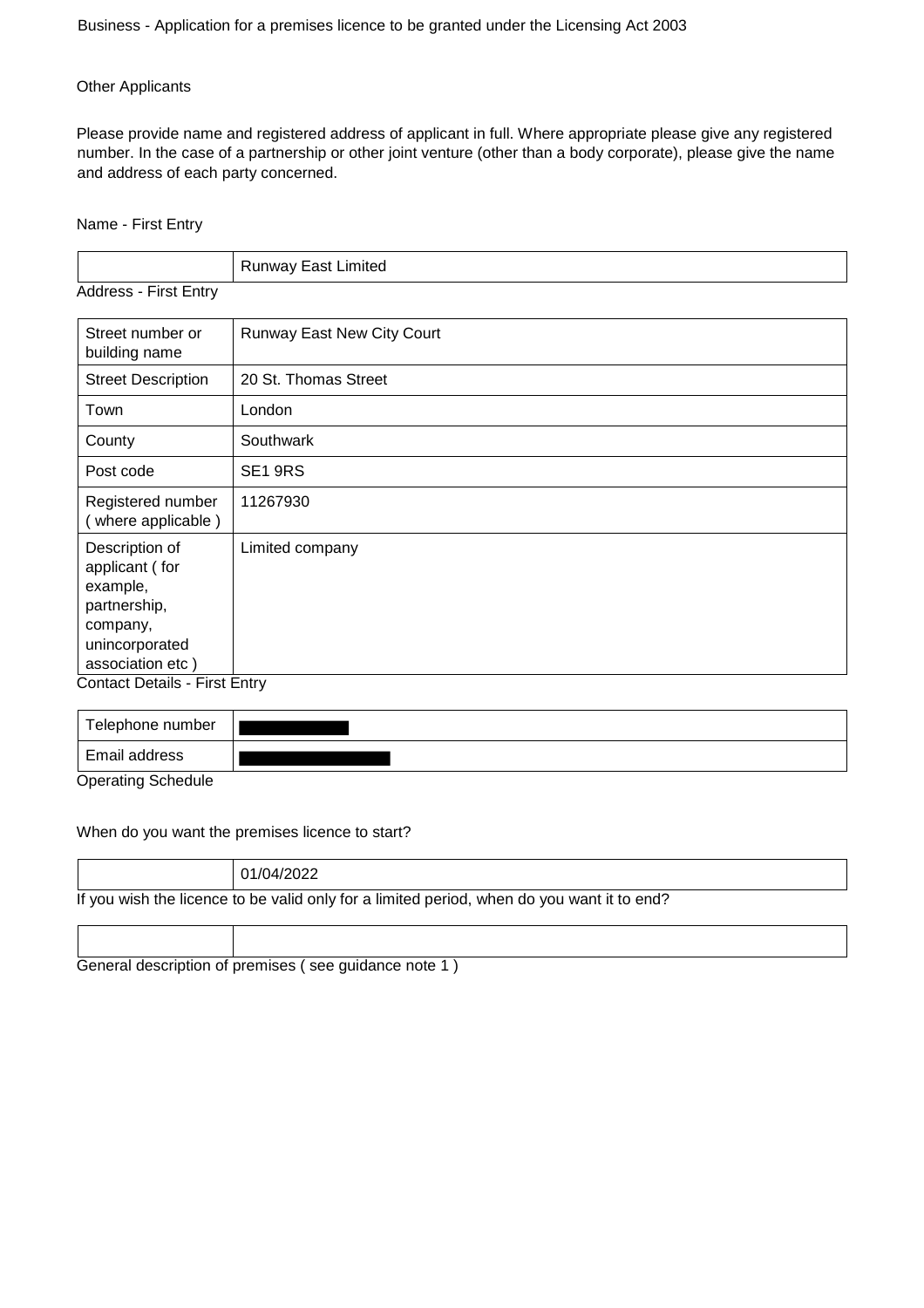|                     | The building is a 7 storey construction of mixed tenants, owned by the landlord Peer<br>Group. Runway East manages the building and currently occupies 23,334 sqft across 6<br>of the floors.                                                                                                                                                                                                |
|---------------------|----------------------------------------------------------------------------------------------------------------------------------------------------------------------------------------------------------------------------------------------------------------------------------------------------------------------------------------------------------------------------------------------|
|                     | The Primary use of the premises is for the provision of office services including: co-<br>working facilities, shared workspace, private offices on flexible agreements, meeting<br>rooms, conference rooms, meeting facilities, receptions, conferences and seminars.                                                                                                                        |
|                     | We would like to apply for a premise license for the ground floor & outside courtyard<br>area at the back of the building. We would like to serve and sell alcohol from a shipping<br>container in the outside area, as well as from a bar in the middle of our breakout space<br>on the ground floor. The outdoor area is currently under construction and due to be<br>completed in April. |
|                     | The sale of alcohol is for our members and private events with guestlist only, this will<br>not be a premise open to the public.                                                                                                                                                                                                                                                             |
| $\mathbf{r}$ = 0.00 | $\mathbf{r}$ , and the set of the set of the set of the set of the set of the set of the set of the set of the set of the set of the set of the set of the set of the set of the set of the set of the set of the set of the set                                                                                                                                                             |

If 5,000 or more people are expected to attend the premises at any one time please use the drop down below to select the number.

|        | 5000<br>thar<br>Less |
|--------|----------------------|
| Note 1 |                      |

Describe the premises. For example the type of premises, its general situation and layout and any other information which could be relevant to the licensing objectives. Where your application includes off-supplies of alcohol and you intend to provide a place of consumption of these off-supplies of alcohol, you must include a description of where the place will be and its proximity to the premises.

Operating Schedule part 2

What licensable activities do you intend to carry on from the premises?

|                                                                           | (Please see sections 1 and 14 of the Licensing Act 2003 and schedule 1 and 2 of the<br>Licensing Act 2003) |
|---------------------------------------------------------------------------|------------------------------------------------------------------------------------------------------------|
| <b>Provision of requisted entertainment (Please read quidance note 2)</b> |                                                                                                            |

Provision of regulated entertainment (Please read guidance note 2)

Provision of late night refreshment

Supply of alcohol

j) Supply of alcohol

In all cases please complete boxes K, L and M.

J - Supply of Alcohol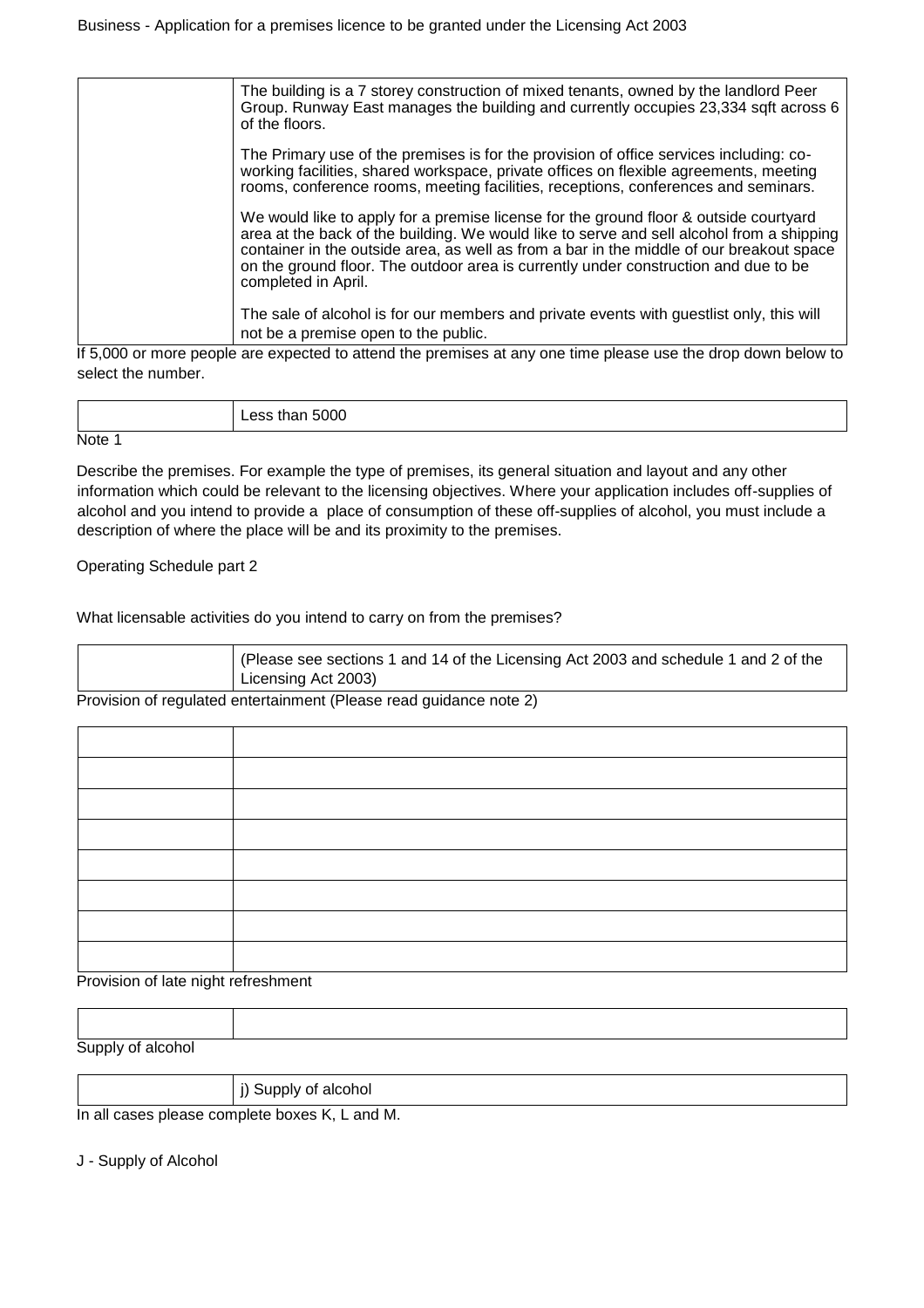### Will the supply of alcohol be for consumption (Please read guidance note 8)

|                                                                               | On the premises |
|-------------------------------------------------------------------------------|-----------------|
| Standard days and timings for Supply of alcohol (Please read guidance note 7) |                 |

| Day  | Start | Finish |
|------|-------|--------|
| Mon  | 12:00 | 23:00  |
| Tues | 12:00 | 23:00  |
| Wed  | 12:00 | 23:00  |
| Thur | 12:00 | 23:00  |
| Fri  | 12:00 | 23:00  |
| Sat  |       |        |
| Sun  |       |        |

State any seasonal variations for the supply of alcohol ( Please read guidance 5)

# Non standard timings. Where you intend to use the premises for the supply of alcohol at different times to those listed. Please list, ( Please read guidance note 6 )

The outdoor bar will close at 21:00 every day.

Please download and then upload the consent form completed by the designated proposed premises supervisor

5. For example (but not exclusively), where the activity will occur on additional days during the summer months.

- 6. For example (but not exclusively), where you wish the activity to go on longer on a particular day e.g.Christmas Eve.
- 7. Please give timings in 24 hour clock (e.g. 16:00) and only give details for the days of the week when youintend the premises to be used for the activity.
- 8. If you wish people to be able to consume alcohol on the premises, please tick 'on the premises'. If you wish people to be able to purchase alcohol to consume away from the premises, please tick 'off the premises'. If you wish people to be able to do both, please tick 'both'.

Premises Supervisor

State the name and details of the individual whom you wish to specify on the licence as the designated premises supervisor (Please see declaration about the entitlement to work in the check list at the end of the form)

Full name of proposed designated premises supervisor

| First names | Natasha |
|-------------|---------|
| Surname     | Guerra  |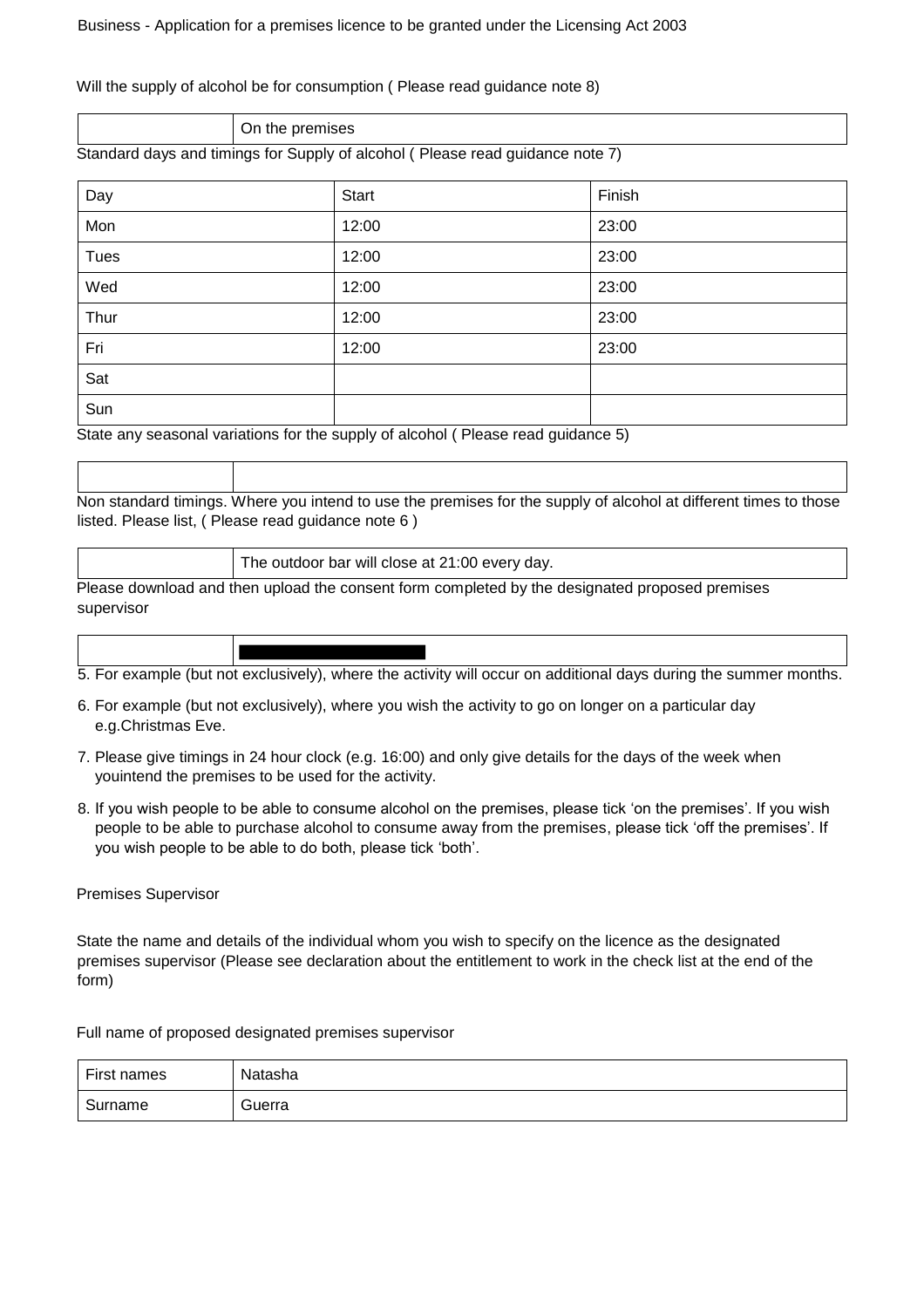DOB

| <sup>1</sup> Date Of Birth                         |  |  |
|----------------------------------------------------|--|--|
| Address of proposed designated premises supervisor |  |  |

| Street number or<br><b>Building name</b> |  |
|------------------------------------------|--|
| <b>Street Description</b>                |  |
| Town                                     |  |
| County                                   |  |
| Post code                                |  |

Personal licence number of proposed designated premises supervisor, if any,

| Personal licence<br>number (if known) |                                                |
|---------------------------------------|------------------------------------------------|
| known)                                | Issuing authority (if   Camden Borough Council |
| Κ                                     |                                                |

Please highlight any adult entertainment or services, activities, other entertainment or matters ancillary to the use of the premises that may give rise to concern in respect of children ( Please read guidance note 9)

|                                                                                                        | N/A                                                                                                          |  |
|--------------------------------------------------------------------------------------------------------|--------------------------------------------------------------------------------------------------------------|--|
| 9. Please give information about anything intended to occur at the premises or ancillary to the use of |                                                                                                              |  |
|                                                                                                        | theoremises which may give rise to concern in respect of children, regardless of whether you intend children |  |

- thepremises which may give rise to concern in respect of children, regardless of whether you intend children to have access to the premises, for example (but not exclusively) nudity or semi-nudity, films for restricted age groups or the presence of gaming machines. L - Hours premises are open to public
- 5. For example (but not exclusively), where the activity will occur on additional days during the summer months.
- 6. For example (but not exclusively), where you wish the activity to go on longer on a particular day e.g.Christmas Eve.
- 7. Please give timings in 24 hour clock (e.g. 16:00) and only give details for the days of the week when youintend the premises to be used for the activity.

Hours premises are open to the public ( standard timings Please read guidance note 7 )

| Day         | Start | Finish |
|-------------|-------|--------|
|             |       |        |
| Mon         | 00:00 | 00:00  |
| <b>Tues</b> | 00:00 | 00:00  |
| Wed         | 00:00 | 00:00  |
| Thur        | 00:00 | 00:00  |
| Fri         | 00:00 | 00:00  |
| Sat         | 00:00 | 00:00  |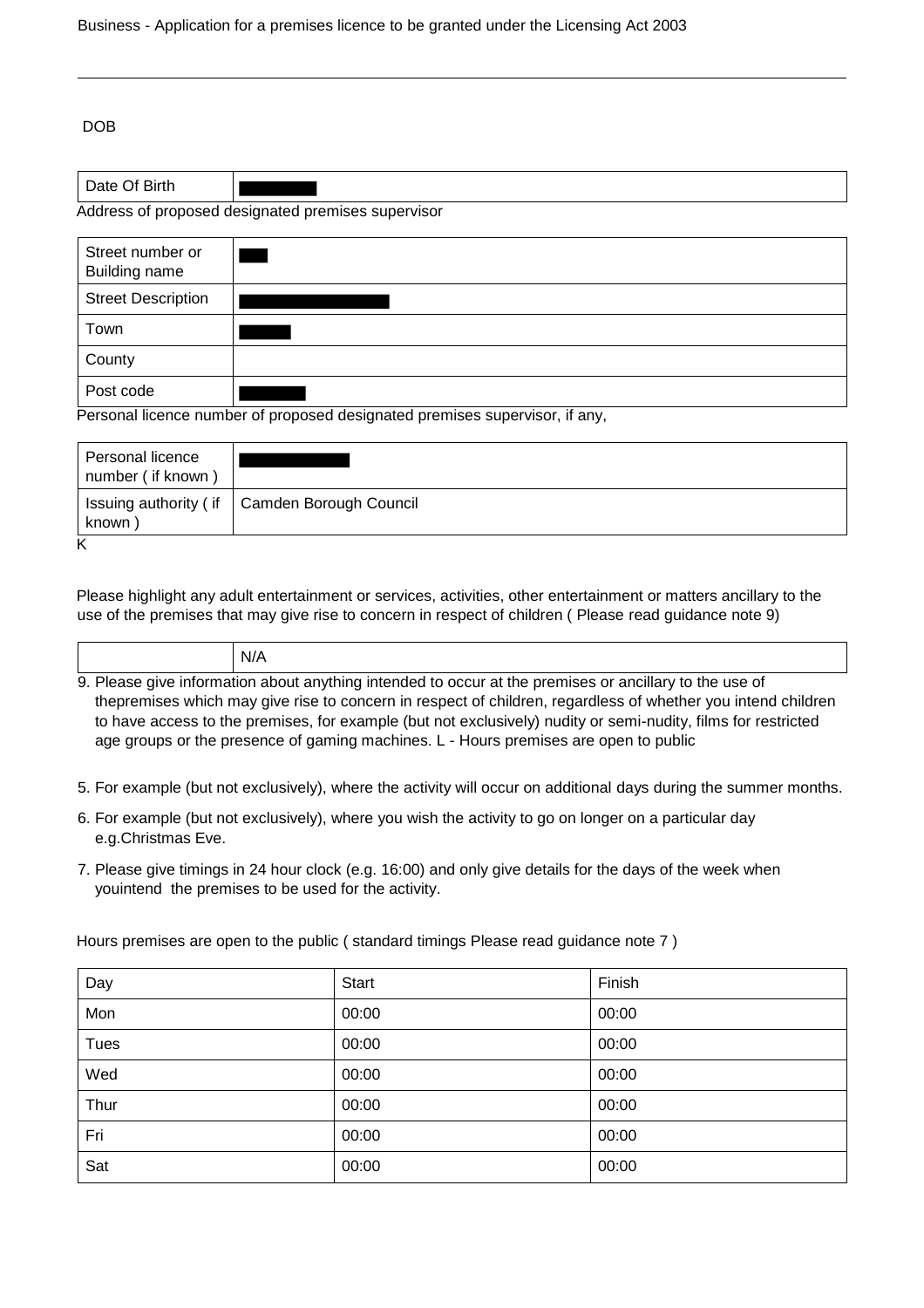| Sun                                                                                                                                                                     | 00:00 | 00:00 |
|-------------------------------------------------------------------------------------------------------------------------------------------------------------------------|-------|-------|
| State any seasonal variations (Please read guidance note 5)                                                                                                             |       |       |
|                                                                                                                                                                         |       |       |
| Non standard timings. Where you intend to use the premises to be open to the public at different times from<br>those listed. Please list, (Please read guidance note 6) |       |       |

|                                                | The building is open 24/7 for our members.<br>It is not open to the public. |
|------------------------------------------------|-----------------------------------------------------------------------------|
| M - Stane to promota four licancing objectives |                                                                             |

M - Steps to promote four licencing objectives

a) General - all four licensing objectives (b,c,d,e) ( Please read guidance note 10 )

| The Primary use of the premises shall be the provision of the office services including;<br>co-working facilities, shared workspace, private offices on flexible agreements, meeting<br>rooms, conference rooms, exhibitions, meeting facilities, receptions, conferences and<br>seminars.                                                                                                                                                                                                                                                                                    |
|-------------------------------------------------------------------------------------------------------------------------------------------------------------------------------------------------------------------------------------------------------------------------------------------------------------------------------------------------------------------------------------------------------------------------------------------------------------------------------------------------------------------------------------------------------------------------------|
| The sale of alcohol shall be incidental to the use of the premises as serviced offices.                                                                                                                                                                                                                                                                                                                                                                                                                                                                                       |
| The Licensee shall ensure that staff carrying out licensable activities are trained to<br>promote the four licencing objectives and compliance with the Licencing Act 2003. Staff<br>shall sign training records to confirm they have understood the training. The licensee<br>shall keep records of training and instructions given to staff, detailing the areas covered<br>and make them available for inspection upon request by the licensing team, police or<br>trading standards. These records shall be kept for at least 12 months from the date of<br>the training. |

b) the prevention of crime and disorder

| Both the inside and outside areas will only be used for the sale of alcohol to our<br>members & or on a guestlist to our events only so we have the details of all attendees.<br>No general public shall be allowed on the premises.<br>We hold a weekly member event every Thursday and would like the freedom to host<br>other ad hoc events without the need to submit further TEN's. We propose closing the<br>outside bar at 9pm and moving the remaining guests inside by 10pm to reduce the<br>noise pollution later in the evening. |
|---------------------------------------------------------------------------------------------------------------------------------------------------------------------------------------------------------------------------------------------------------------------------------------------------------------------------------------------------------------------------------------------------------------------------------------------------------------------------------------------------------------------------------------------|
| CCTV is in place throughout the building and includes all access/exits to the building,<br>bars & licensable areas. A recording is kept for 31 days and available to the police<br>upon request. Camera directions are shown on the attached floor plan.                                                                                                                                                                                                                                                                                    |
| Trained staff are onsite during operational hours and events and for the serving of<br>alcohol. Remote security monitoring & response is in place out of business hours.                                                                                                                                                                                                                                                                                                                                                                    |
| We will keep an incident logbook on site that will be made available on request to an<br>authorised officer of the council or the Police, which will record the following: a. all<br>crimes reported to the Police<br>b. all ejections of patrons<br>c. any complaints received concerning crime and disorder                                                                                                                                                                                                                               |
| d. any incidents of disorder                                                                                                                                                                                                                                                                                                                                                                                                                                                                                                                |
| e. any faults in the CCTV system<br>f. any refusal of the sale of alcohol                                                                                                                                                                                                                                                                                                                                                                                                                                                                   |
| g. any visit by a relevant authority or emergency services.                                                                                                                                                                                                                                                                                                                                                                                                                                                                                 |
| All our members are over the age of 18, however, we will continue to adopt the<br>Challenge 25 and BII National Standard Proof of Age Scheme. Acceptable forms of<br>identification to meet the requirements of the Challenge 25 scheme shall include a<br>Citizen card, a Passport or Driving Licence bearing the photograph and date of birth of<br>the bearer.                                                                                                                                                                           |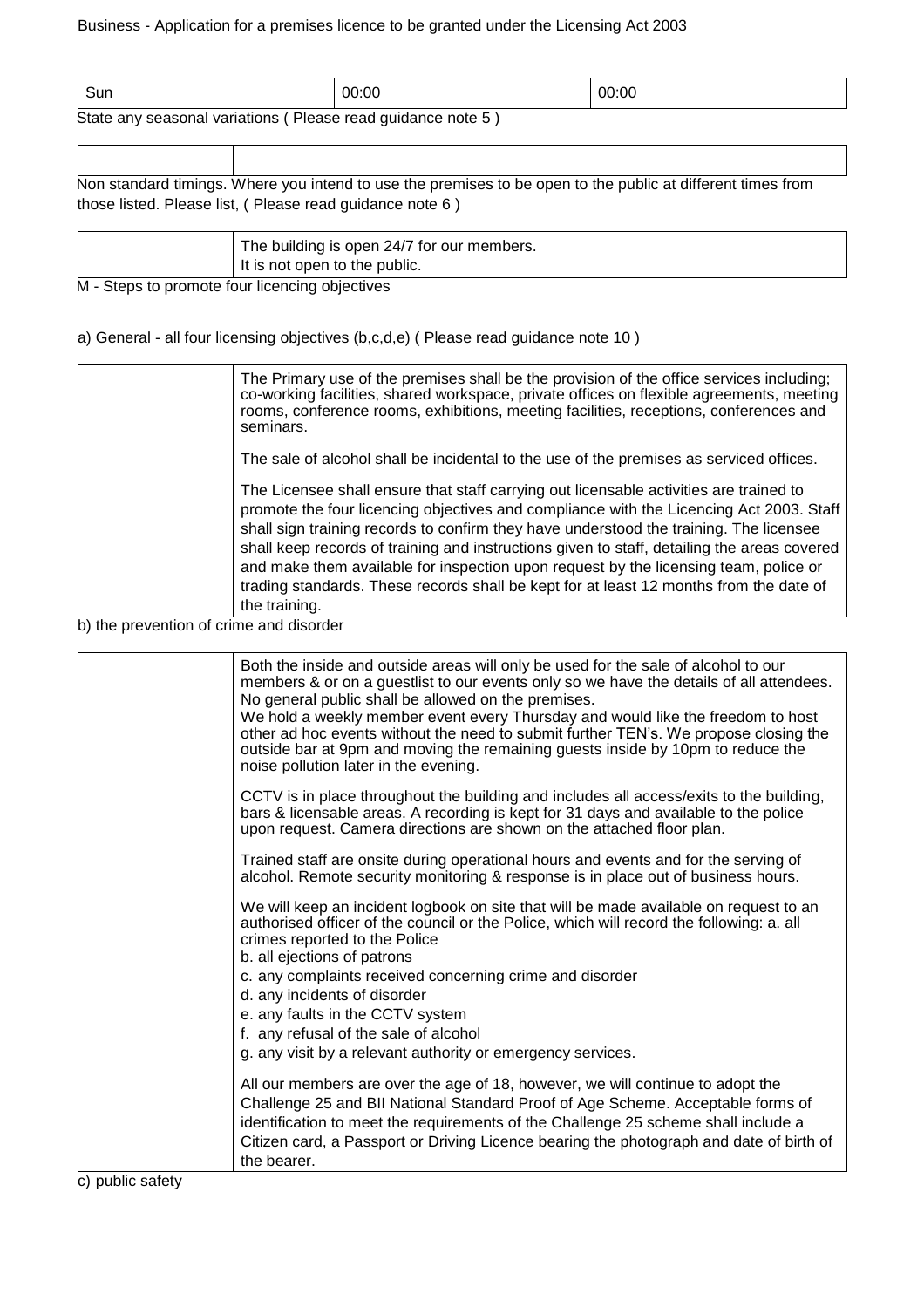|                                      | The maximum number of persons accommodated at any one time should not exceed<br>the following: Inside Area $-60$<br>Outside Area - 60                                                                                                                                                                                                                            |
|--------------------------------------|------------------------------------------------------------------------------------------------------------------------------------------------------------------------------------------------------------------------------------------------------------------------------------------------------------------------------------------------------------------|
|                                      | Staff will be trained in the responsible sale & service of alcohol in line with the licencing<br>act and records reviewed and updated every 6 months and will be available upon<br>request from the police or council.                                                                                                                                           |
|                                      | Staff are trained in the health and safety measures applicable to the premises and the<br>action to be taken in the event of an emergency or evacuation.                                                                                                                                                                                                         |
|                                      | Premise Health & Safety systems in place:<br>(1)<br>$\mathbf{1}$ .<br>Outdoor area<br>All AC equipment is suitably fenced off in a fixed position to prevent unauthorised<br>persons touching the plant equipment.                                                                                                                                               |
|                                      | 2.<br>Lighting including emergency lighting<br>All parts of the premises, including the outdoor area, are provided with adequate<br>artificial lighting. Artificial lighting is operated by an automatic switching system.                                                                                                                                       |
|                                      | In addition to the artificial lighting, adequate emergency lighting of three hour duration<br>in compliance with BS $5266 - 1$ is provided to illuminate all parts of the premises,<br>including the outdoor area in the event of an emergency.                                                                                                                  |
|                                      | 3.<br>Fire alarm system<br>The fire alarm has been installed in accordance with BS 5839 - 1. The fire alarm<br>audible warning of 65 dB(A), together with a visual signal device is provided.                                                                                                                                                                    |
|                                      | 4.<br>Ventilation<br>The mechanical ventilation is in full working order in accordance with the Building<br>Regulations.                                                                                                                                                                                                                                         |
|                                      | <b>Electrical Installations</b><br>5.<br>Electrical installations comply with BS 7671. Electrical installations are regularly tested<br>and any defects remedied.                                                                                                                                                                                                |
|                                      | 6.<br>Exit signs<br>Exit signs are installed to guide the way to the exits and above each door throughout<br>the premises.                                                                                                                                                                                                                                       |
|                                      | Fire fighting appliances<br>7.<br>Fire fighting appliances are installed throughout the building for use by the occupants in<br>the early stages of a fire before the arrival of the Fire Brigade, providing they do not<br>place themselves at personal risk.                                                                                                   |
|                                      | The appropriate fire fighting appliances are sited in prominent locations within the floor<br>areas adjacent to storey exits, so that any person can reach a fire fighting appliance,<br>attack the fire and still be certain that there is a clear exit route behind them. No<br>person should have to travel more than 30m to reach a fire fighting appliance. |
|                                      | Fire extinguishers are on brackets or stands with the appropriate signage and located<br>so as not to obstruct exit routes or cause a hazard to persons in and about the<br>premises.                                                                                                                                                                            |
|                                      | Other health and safety matters<br>9.<br>Facilities for the preparation, cooking, storage or sale of food and drink should<br>(a)<br>avoid any risk of contamination and should comply with food safety and hygiene<br>legislation.                                                                                                                              |
| d) the provention of public puisones | Suitable signage indicating the location of all toilets is provided.<br>(b)                                                                                                                                                                                                                                                                                      |
|                                      |                                                                                                                                                                                                                                                                                                                                                                  |

d) the prevention of public nuisance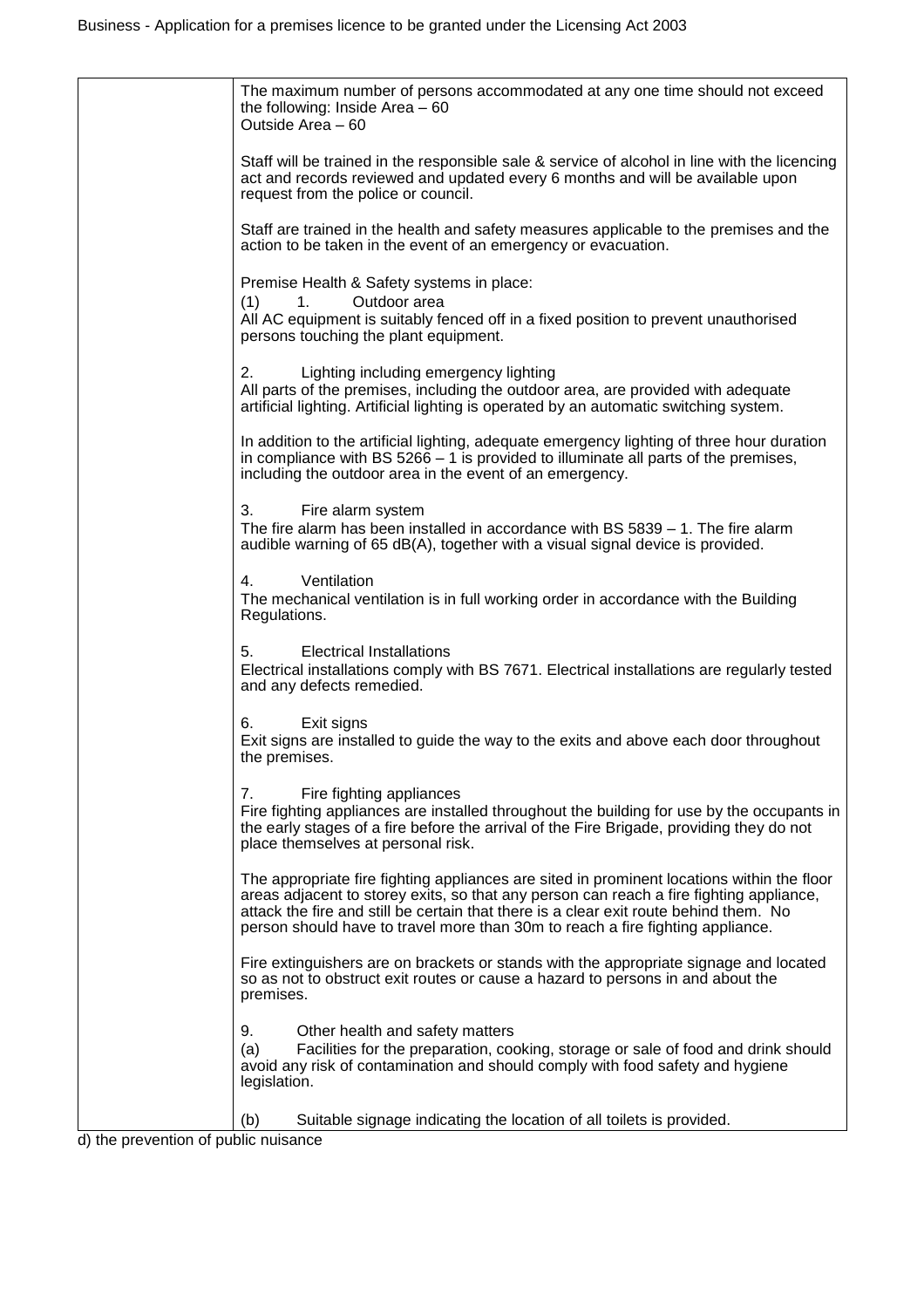| The outside terrace area of the new proposed licensable area shall be regularly<br>monitored by staff for noise from customers, and any customers repeatedly exceeding<br>an acceptable noise level will be asked to vacate the property. The outdoor bar will<br>close at 9pm and the outdoor area will be closed at 10pm and the remaining members |
|------------------------------------------------------------------------------------------------------------------------------------------------------------------------------------------------------------------------------------------------------------------------------------------------------------------------------------------------------|
| moved inside.                                                                                                                                                                                                                                                                                                                                        |
| Alcoholic and other drinks purchased from the premises shall not be taken away from<br>the immediate curtilage of the premises in open containers such as glasses or opened<br>bottles.                                                                                                                                                              |
| The licensee shall ensure that no noise shall emanate from the premises nor vibration<br>be transmitted through the structure of the premises which gives rise to a nuisance.                                                                                                                                                                        |
| We ask members and guests to leave quietly and respect the neighbours. Due to the<br>nature of our events, attendees leave throughout the evening so there is no large<br>dispersal at the end of the night.                                                                                                                                         |
| A telephone number shall be prominently displayed on the exterior of the premises and<br>on the business website of the licence holder to provide a means of contact for any<br>person who should have cause to complain that they are disturbed by noise from the<br>premises.                                                                      |

e) the protection of children from harm

| It is an offence to allow persons under the age of 16 years to be on the premises whilst<br>it is open exclusively or primarily for the supply of alcohol for consumption on the<br>premises unless they are accompanied by a person aged 18 or over. No<br>unaccompanied person under the age of 16 years shall be permitted on the premises<br>at any time.     |
|-------------------------------------------------------------------------------------------------------------------------------------------------------------------------------------------------------------------------------------------------------------------------------------------------------------------------------------------------------------------|
| All our members are over the age of 18, however, we will continue to adopt the<br>Challenge 25 and BII National Standard Proof of Age Scheme. Acceptable forms of<br>identification to meet the requirements of the Challenge 25 scheme shall include a<br>Citizen card, a Passport or Driving Licence bearing the photograph and date of birth of<br>the bearer. |

Guidance note 10

Please list here steps you will take to promote all four licensing objectives together.

# Please upload a plan of the premises

| Please upload any additional information i.e. risk assessments |
|----------------------------------------------------------------|

**Checklist** 

| I have enclosed the plan of the premises.<br>I understand that if I do not comply with the above requirements my application<br>>br> will<br>be rejected.<br>I understand that I must now advertise my application (In the local paper within 14 days<br>of applying |
|----------------------------------------------------------------------------------------------------------------------------------------------------------------------------------------------------------------------------------------------------------------------|
|----------------------------------------------------------------------------------------------------------------------------------------------------------------------------------------------------------------------------------------------------------------------|

Home Office Declaration

# Please tick to indicate agreement

| I am a company or limited liability partnership |
|-------------------------------------------------|
|                                                 |

**Declaration**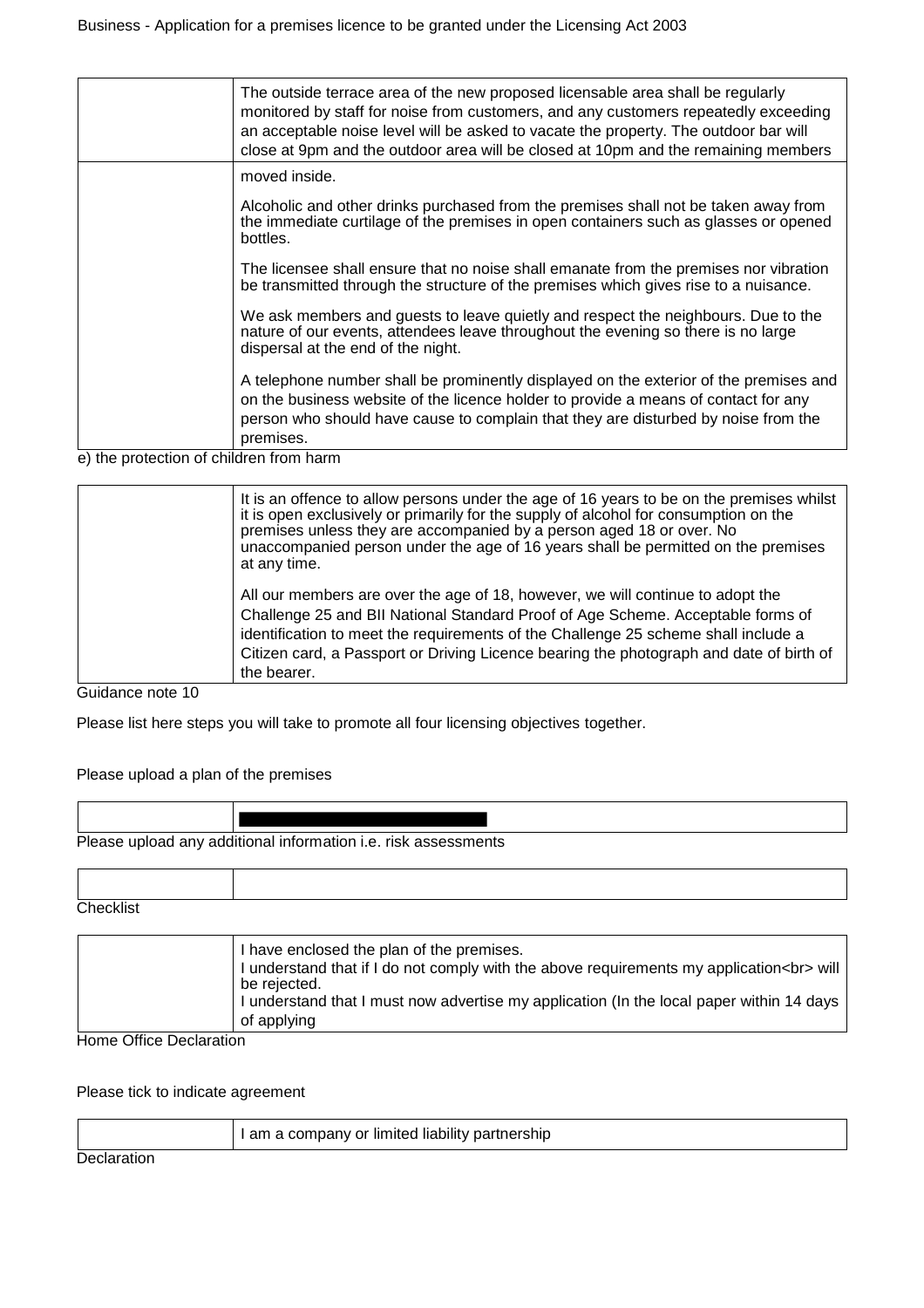[Applicable to individual applicants only, including those in a partnership which is not a limited liability partnership]

I understand I am not entitled to be issued with a licence if I do not have the entitlement to live and work in the UK (or if I am subject to a condition preventing me from doing work relating to the carrying on of a licensable activity) and that my licence will become invalid if I cease to be entitled to live and work in the UK.

The DPS named in this application form is entitled to work in the UK (and is not subject to conditions preventing him or her from doing work relating to a licensable activity) and I have seen a copy of his or her proof of entitlement to work, or have conducted an online right to work check using the Home Office online right to work checking service which confirmed their right to work.

I/We hereby declare the information provided is true and accurate.

I agree to the above statement

|                               | Yes |
|-------------------------------|-----|
| PaymentDescription            |     |
| PaymentAmountInM<br>inorUnits |     |
| AuthCode                      |     |
| LicenceReference              |     |
| PaymentContactEmail           |     |

Please provide name of applicant (the current premises licence holder) or applicant's solicitor or other duly authorised agent (please read guidance note 12). If completing on behalf of the applicant, please state in what capacity.

| Full name            | Natasha Guerra |
|----------------------|----------------|
| Date<br>(DD/MM/YYYY) | 22/03/2022     |
| Capacity             | Director       |

Where the premises licence is jointly held, enter the 2nd applicant (the current premises licence holder) or 2nd applicant's solicitor or other authorised agent (guidance note 13). If completing on behalf of the applicant state in what capacity

| Full name            |  |
|----------------------|--|
| Date<br>(DD/MM/YYYY) |  |
| Capacity             |  |

Contact name (where not previously given) an address for correspondence associated with this application (please read guidance note 14)

| Contact name and              | Hannah Whidborne                                        |
|-------------------------------|---------------------------------------------------------|
| address for<br>correspondence | Runway East<br><b>Chapter House</b><br>18 Crucifix Lane |
| Telephone No.                 |                                                         |